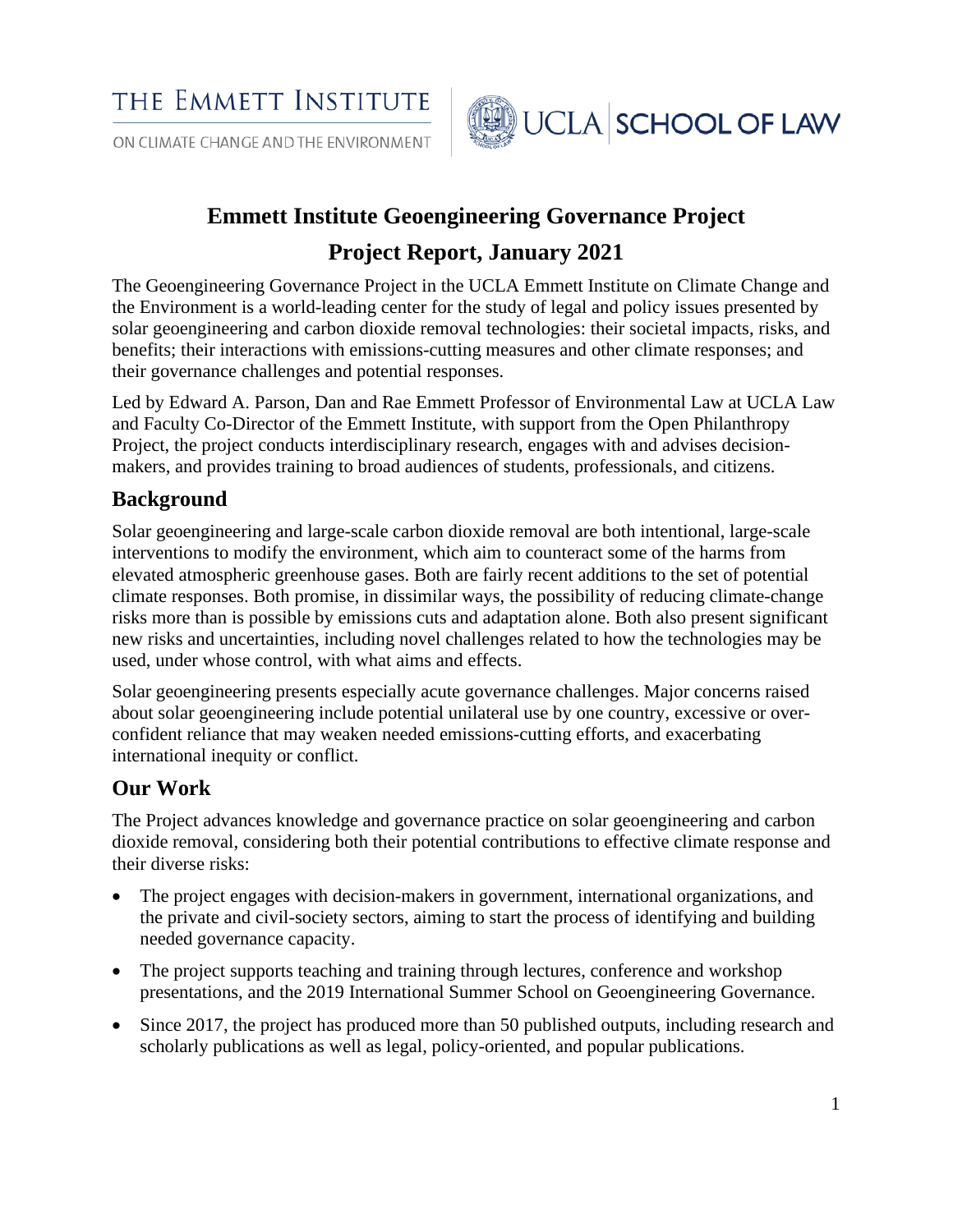# **Training Future Leaders**

The project organized [the Sixth International Summer School on Geoengineering Governance,](https://law.ucla.edu/academics/centers/emmett-institute-climate-change-environment/sixth-summer-school-geoengineering) held from Aug  $5 - 11$  $5 - 11$  $5 - 11$ , 2019 in Banff, Alberta, co-sponsored by four partner organizations.<sup>1</sup>

The Summer School [brought together sixty participants](https://legal-planet.org/2019/10/03/sixth-international-geoengineering-governance-summer-school-2019/) – including leading researchers as faculty, as well as graduate students, researchers, government officials, and civil society representatives from more than a dozen countries – for five days of intensive exploration of the societal, political, governance, and ethical aspects of geoengineering.



**Participants in the 2019 International Summer School on Geoengineering Governance**

# **Engaging with policymakers**

The project has advised and consulted with climate-change policy-makers in multiple jurisdictions, aiming to build awareness of geoengineering technologies, their potential benefits and risks, and their research and governance needs. Highlights include the following:

<span id="page-1-0"></span><sup>1</sup> Harvard's Solar Geoengineering Research Project, the Carnegie Climate Governance Initiative, the Solar Radiation Management Governance Initiative, and the Forum for Climate Engineering Assessment.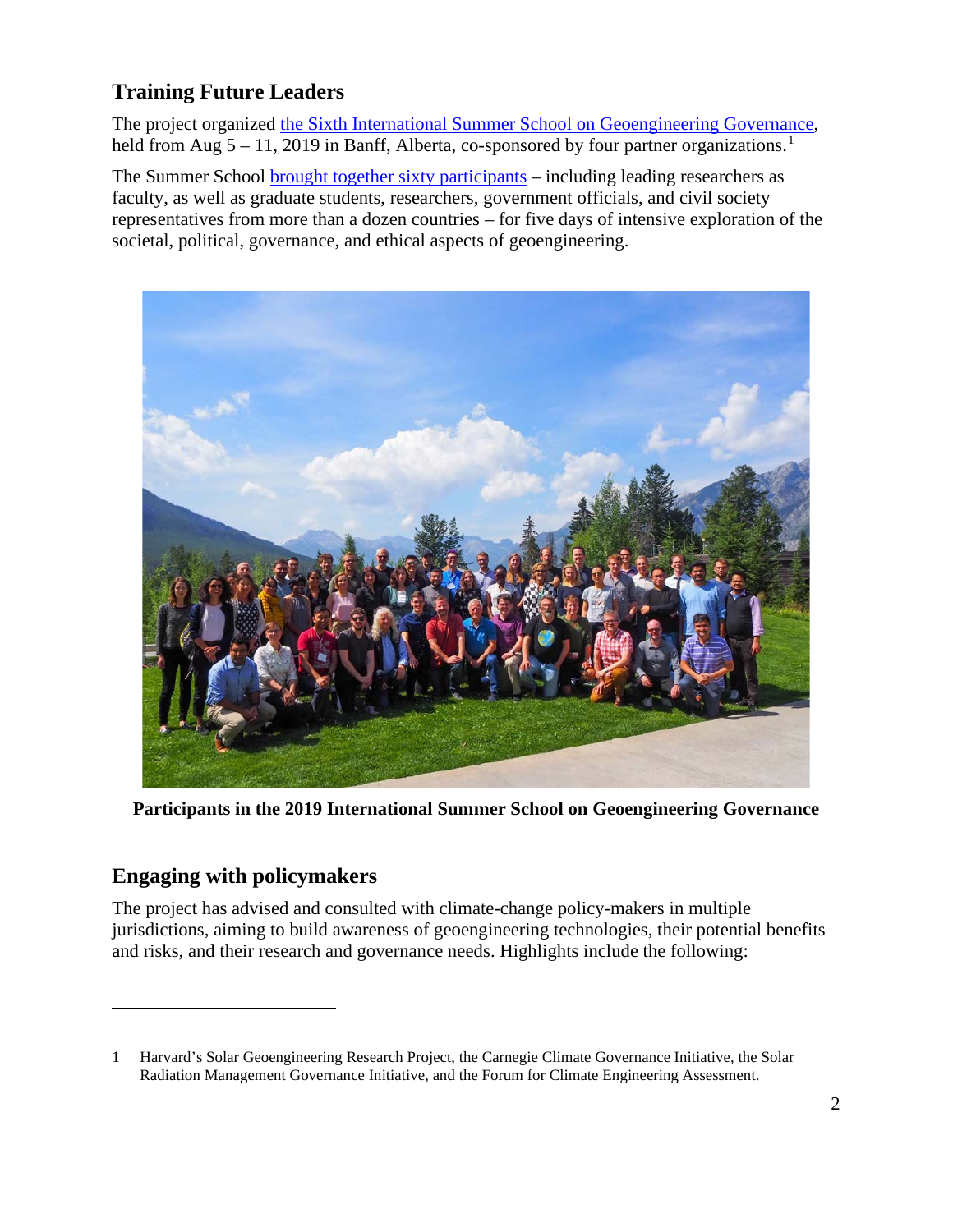### *2021-2022: Track II Diplomacy Exercise, Partnership with Paris Peace Forum*

- Through the work of project Fellow Adrien Abecassis, who served as senior aide to President Francois Hollande at the 2015 Paris Climate Conference, the Emmett Institute and Harvard projects are jointly developing a "Track 2 Diplomacy" exercise: a structured consultation on international governance needs for geoengineering, involving a globally diverse participant group of senior policy-makers, experts, and civil-society leaders.
- The exercise is being convened in partnership with the [Paris Peace Forum,](https://parispeaceforum.org/) a distinguished international platform for dialogs on high-stakes global challenges and potential solutions. The first meeting is planned for April 2021, with work continuing through 2021 and 2022.

#### *2017-2019: California*

- At the request of Gov. Gerry Brown following an August 2017 briefing by Ted Parson and other geoengineering experts, the project organized a workshop for  $\sim$  25 senior state officials and experts in February 2018.
- The workshop, led by Dr. Louise Bedsworth (Governor's Office of Planning and Research), Dr. Jane C.S. Long (California Council on Science and Technology) and Ted Parson, aimed to raise awareness of geoengineering and associated issues and controversies across the state government, and to prepare for the programmatic, governance, and political needs associated with anticipated proposals to conduct solar geoengineering field research in the state.
- Since Gov. Brown left office, Dr. Bedsworth has continued working on geoengineering research governance, including chairing the Advisory Committee established by Harvard University to develop governance, oversight, and consultation mechanisms for the proposed Scopex experiment, the first small-scale solar geoengineering field experiment. The UCLA Emmett project has continued to advise Dr. Bedsworth and the Advisory Committee throughout this process.

#### *2017-2020: Canada*

- Project director Ted Parson and Prof. David Keith of Harvard University have conducted a series of briefings with senior officials in the Government of Canada, promoting development of a Canadian geoengineering research program and a leadership role for Canada in supporting international consultations on governance of geoengineering.
- After publishing an op-ed in the Toronto Globe and Mail, Parson and Keith were invited to brief the Chief of Staff to the Minister of Environment and Climate Change in December 2017. After several subsequent discussions with mid-level officials, they were invited to provide a full day of briefings for officials and scientists on Sept 5, 2019, hosted by Deputy Minister Steven Lucas, including a cross-government presentation as part of the Deputy Minister's Seminar series. Following a subsequent Cabinet shuffle and changes in senior executives in Fall 2019, Parson had follow-up conversations with the new Minister (Jonathan Wilkinson) and Deputy Minister (Christine Hogan) at COP25, December 2019, in Madrid.
- Based in part on these conversations, the Government of Canada is now developing plans to support geoengineering research. No announcement or decision has yet been made regarding a governance initiative, but we continue to engage them in discussions on this.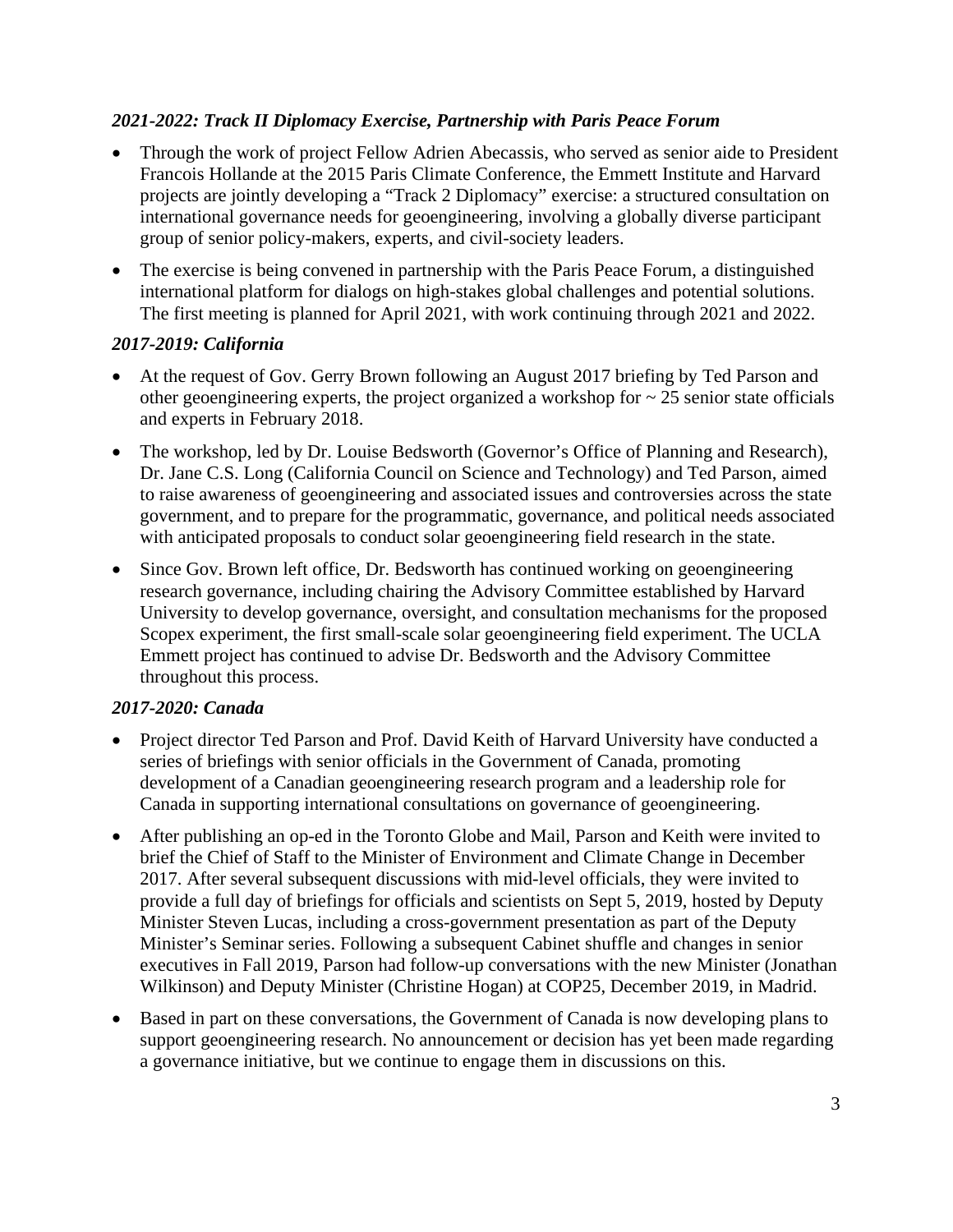#### *2019-2020: IRGC report commissioned by governments of Switzerland and Germany*

• Following participation in the 2019 Summer School by Amb. Franz Perrez of Switzerland and Dr. Marie-Valentine Florin, executive director of the International Risk Governance Center (IRGC) in Lausanne, the Government of Switzerland asked IRGC to prepare a report on scientific, technological, governance, and ethical issues posed by geoengineering. Project fellow Dr. Jesse Reynolds worked closely with IRGC in planning the activity and authored the final chapter of the report, while project PI Ted Parson provided invited commentary and spoke at the project's review workshop in April 2020. The report was published in Summer 2020 and provided by request to sponsoring offices in the Swiss and German governments.

#### *2019-2020: US federal research agencies*

- The FY 2020 US federal budget for the first time included modest funding for solar geoengineering research (\$4 M in NOAA), along with substantially larger amounts for CDR research (~ \$100M total, in three agencies), and future increases are widely expected.
- Project PI Ted Parson and fellow Jesse Reynolds have collaborated with researchers and officials at NOAA's Boulder Laboratory and the National Center for Atmospheric Research in a series of planning activities for the design and oversight of this research and the development of scenarios to coordinate the research. They spoke at four workshops and continue to consult with agency staff who would be responsible for these programs, and with leading scientific researchers expected to participate in these programs.

## **Research and Scholarship: Publications as of January, 2021**

### **Books**

- J.P. Sapinski, Holly J. Buck, and Andreas Malm, editors, *Has it come to this? The promises and perils of geoengineering on the brink.* Rutgers University Press, November 2020. [Link.](https://www.rutgersuniversitypress.org/has-it-come-to-this/9781978809352?_escaped_fragment_=)
- Jesse L. Reynolds, *The Governance of Climate Engineering: Managing Climate Change in the Anthropocene*, Cambridge University Press: 2019. [Link.](https://www.cambridge.org/core/books/governance-of-solar-geoengineering/E2822112609FF5697EC43F09A93D37AE)
- Holly Buck, *After Geoengineering: Climate tragedy, repair, and restoration*. Verso: 2019. [Link.](https://www.versobooks.com/books/3091-after-geoengineering)
- Andrew E. Dessler and Edward A. Parson, *The Science and Politics of Climate Change: a guide to the debate*. Cambridge University Press: 3rd edition, 2019. [Link.](https://www.cambridge.org/highereducation/books/science-and-politics-of-global-climate-change/197C1C55A3966B01BC35862BACAF3982#9781316832158%23C5)

# **Articles in Scientific Journals and Law Reviews**

- Holly J. Buck, I. Mettiäinen, D. MacMartin, K. Ricke, "Bog there, marshland here: Challenges in co-producing scientific knowledge on climate geoengineering in the Arctic," in review.
- Jesse L. Reynolds, "Novel Technologies and Global Environmental Governance: Theoretical Perspectives on Solar Geoengineering, Biotechnology, and Digital Technology" (with Sikina Jinnah, Josh Horton, Matthias Honegger, Karsten Schulz, Marian Feist, Valentina Nakic, Florian Rabitz, Oskar Gstrein, Ina Möller, Marielle Papin-Manjarrez). In review.
- Jesse L. Reynolds, Janos Pasztor, Nicholas Harrison, Arunabha Ghosh, Ying Chen, Ronald Jumeau, and Carlos Nobre, "Playing with Fire: Strengthening Governance of Large-scale Climate Altering Technologies and Interventions," *Global Policy*, in review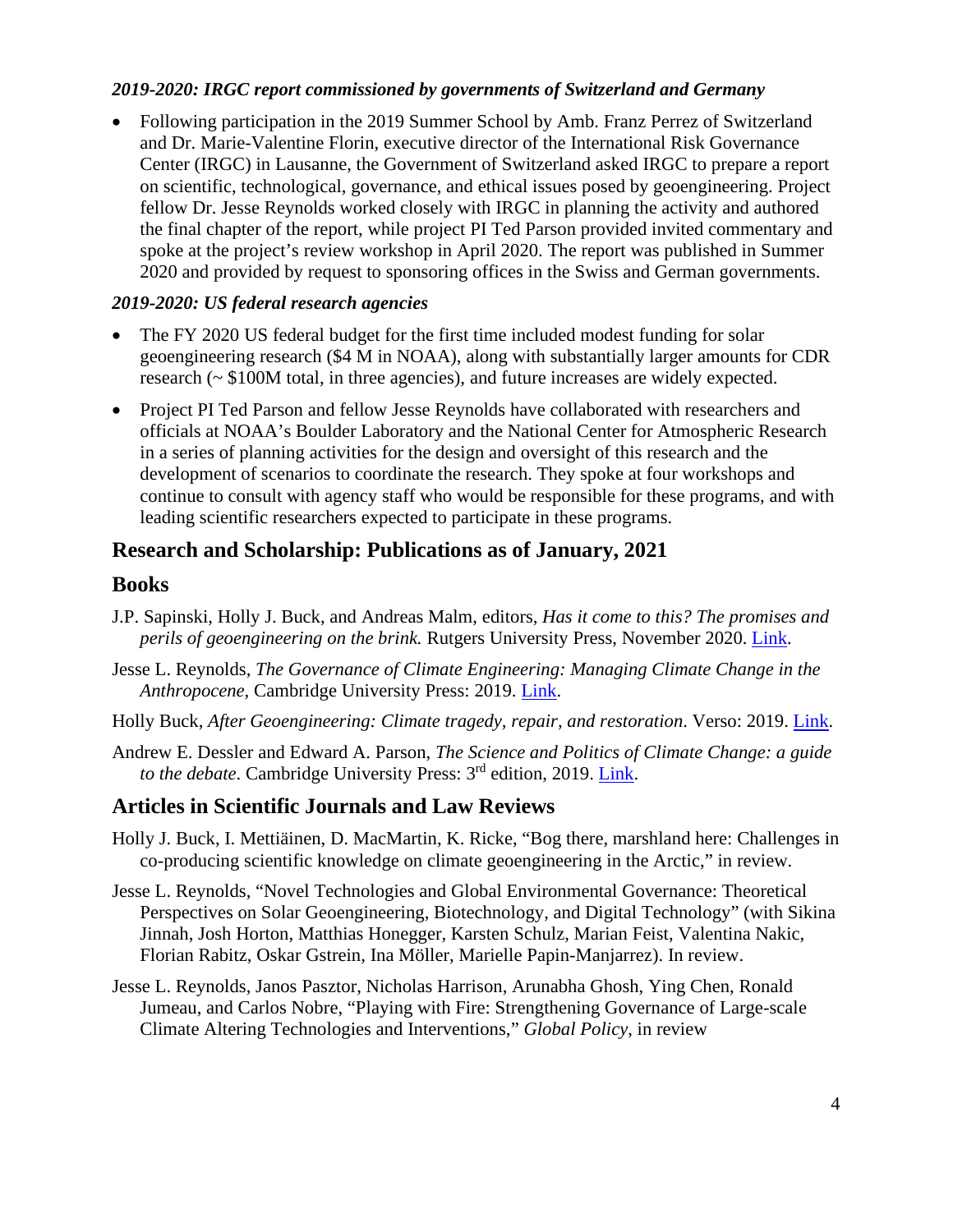- Charles Corbett, "Muddling through: Climate Emergencies and the Deployment of Solar Geoengineering," in review.
- Charles Corbett, "Glacial Geoengineering and the Antarctic Treaty System," in preparation for 2021 law review submission
- Charles Corbett, "Nature-based Solutions: Understanding Debate and Dysfunction in Carbon Removal Policy," in preparation for 2021 law review submission.
- Charles Corbett, "Extraordinary and Highly Controversial: Federal Research on Solar Geoengineering under NEPA," *Northwestern Law Review* 2021, forthcoming.
- Edward A. Parson and Jesse L. Reynolds, special collection of six articles from 2019 Summer School Scenario exercise, under review in *Futures*, 2021 – individual titles follow.
- Edward A. Parson and Jesse L. Reynolds, "Solar Geoengineering: Scenarios of Future Governance Challenges," *Futures*, under review, 2021.
- Zachary Dove, Joshua Horton, Katharine Ricke, "The Middle Powers Roar: A Scenario of Minilateral Solar Geoengineering Deployment," *Futures*, under review, 2021.
- Felix Schenuit, Jonathan Gilligan, Anjali Viswamohanan, "Vulnerable States Demand and Act: A Solar Geoengineering Deployment Scenario," *Futures*, under review, 2021.
- Anne Pasek, Tyler Felgenhauer, David Morrow, "Reflections on a Decentralized Grassroots Solar Geoengineering Deployment Scenario," *Futures*, under review, 2021.
- Mariia Belaia, Amanda Borth, and Weili Weng, "The Private Sector to the Rescue? A Private-Sector Solar Geoengineering Deployment Scenario," *Futures*, under review, 2021.
- Edward A. Parson and Jesse L. Reynolds, "Geoengineering Governance: Insights and Challenges from a Scenario Exercise," *Futures*, under review, 2021.
- Jesse L. Reynolds, "Engineering Biological Diversity: The International Governance of Synthetic Biology, Gene Drives, and De-extinction for Conservation." *Current Opinion in Environmental Sustainability* 49:1 – 6, April 2021. [Link.](https://doi.org/10.1016/j.cosust.2020.10.001)
- Jesse L. Reynolds, "Is Solar Geoengineering Ungovernable? A Critical Assessment of Governance Challenges Identified by the IPCC." *Wiley Interdisciplinary Reviews: Climate Change*, 2020:e690. [Link.](https://onlinelibrary.wiley.com/doi/10.1002/wcc.690)
- Holly J. Buck, "Should carbon removal be treated as waste management? Lessons from the cultural history of waste," *Interface Focus* 10:5, 2020. [Link.](https://royalsocietypublishing.org/doi/10.1098/rsfs.2020.0010)
- Charles Corbett, "Chemtrails and Solar Geoengineers: Governing Online Conspiracy Theory Misinformation," *Missouri Law Review* 85:3, Fall 2020. [Link.](https://scholarship.law.missouri.edu/mlr/all_issues.html)
- Holly J. Buck, Jay Fuhrman, David R. Morrow, Daniel L. Sanchez, Frances M. Wang. "Adaptation and carbon removal," *One Earth* 3:4, P425-435, Oct 22, 2020. [Link.](https://www.cell.com/one-earth/fulltext/S2590-3322(20)30477-2)
- Holly J. Buck, O. Geden, M Sugiyama, O Corry, "Pandemic politics —lessons for solar geoengineering," *Nature Communications Earth & Environment*. 1:16 (2020). [Link.](https://www.nature.com/articles/s43247-020-00018-1.pdf)
- Charles Corbett and Wil Burns, "Antacids for the Sea?: Artificial Ocean Alkalinization and Climate Change," *One Earth* 3:2, P154-156, Aug 21, 2020. [Link.](https://www.cell.com/one-earth/fulltext/S2590-3322(20)30360-2)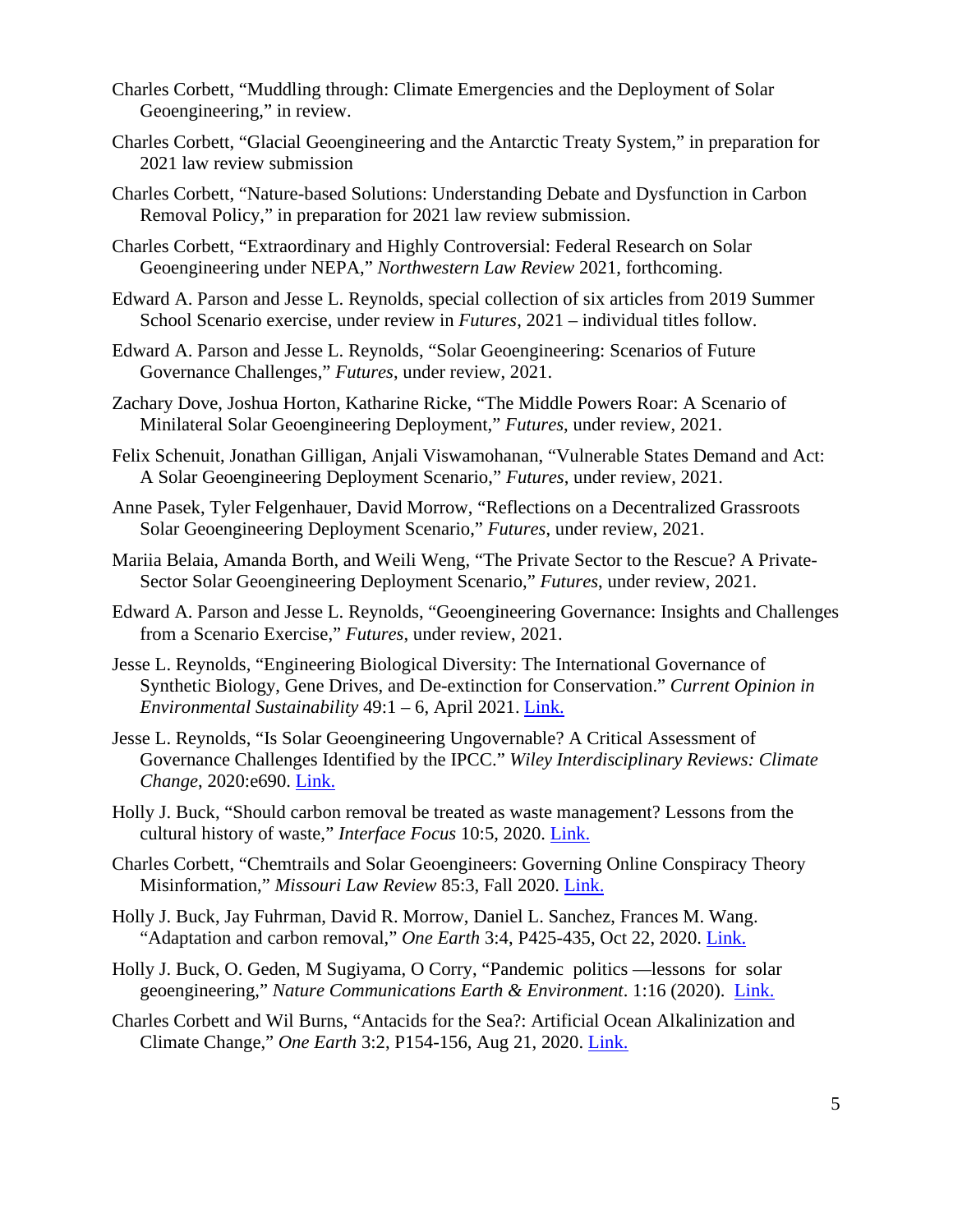- Simon Nicholson and Jesse L. Reynolds, eds., "Taking Technology Seriously: Special Issue on New Technologies and Global Environmental Politics," *Global Environmental Politics* 20:3, Aug 2020. [Link.](https://www.mitpressjournals.org/toc/glep/20/3)
- Edward A. Parson and Holly J. Buck, "Large-scale Carbon Dioxide Removal: The problem of phasedown," *Global Environmental Politics* 20:3, August 2020, 70-92. [Link.](https://www.mitpressjournals.org/doi/full/10.1162/glep_a_00575)
- J. L. Reynolds, "Governing new technologies for biodiversity: Gene drive, international law, and emerging politics" *Global Environmental Politics* 20:3 Aug 2020. [Link.](https://www.mitpressjournals.org/doi/full/10.1162/glep_a_00567)
- J.L. Reynolds and E.A. Parson, "Nonstate governance of solar geoengineering research," *Climatic Change* 160: 323-42 (2020). [Link.](https://link.springer.com/article/10.1007/s10584-020-02702-9)
- Holly J. Buck, L.J.Martin, O.Geden, P.Kareiva, L.Koslov, W.Krantz, B.Kravitz, J.Noël, E.A. Parson, C.J.Preston, D.L.Sanchez, L.Scarlett, S. Talati, "Evaluating the efficacy and equity of environmental stopgap measures," *Nature Sustainability*, 3:499-504 2020. [Link.](https://www.nature.com/articles/s41893-020-0497-6)
- Sean Low and Holly J. Buck, "The Practice of Responsible Research and Innovation in Climate Engineering," *Wiley Interdisciplinary Reviews: Climate Change* 11:3, e644, 2020. [Link.](https://onlinelibrary.wiley.com/doi/pdf/10.1002/wcc.644)
- Holly J. Buck, "Understanding inaction in confronting ecosystem collapse: community perspectives from California's Salton Sea," *Ecology and Society* 25:1 27, 2020. [Link.](https://www.ecologyandsociety.org/vol25/iss1/art27/)
- J.L. Reynolds and Joshua B. Horton, "An Earth System Governance Perspective on Solar Geoengineering," *Earth System Governance* 3:10043, 2020. [Link.](https://www.sciencedirect.com/science/article/pii/S2589811620300021)
- J.L. Reynolds and Gernot Wagner, "Highly Decentralized Solar Geoengineering," *Environmental Politics* 29:5, 917-933, 2019. [Link.](https://www.tandfonline.com/doi/full/10.1080/09644016.2019.1648169)
- J.L. Reynolds, "Solar Geoengineering to Reduce Climate Change: A Review of Governance Proposals," 475 *Proceedings of the Royal Society A* 20190255, 2019. [Link.](https://royalsocietypublishing.org/doi/full/10.1098/rspa.2019.0255)
- Holly J. Buck, "Challenges and opportunities of bioenergy with carbon capture and storage for communities," *Current Sustainable/Renewable Energy Reports* 6:4 124-130, 2019. [Link.](https://link.springer.com/article/10.1007/s40518-019-00139-y)
- T. Svoboda, Holly J. Buck, P. Suarez, "Climate Engineering and Human Rights," *Environmental Politics* 28:3, 397-416, 2019. [Link.](https://www.tandfonline.com/doi/full/10.1080/09644016.2018.1448575)
- Holly J. Buck, "On Carbonscapes by Design," *Log* 47, 2019. [Link.](https://www.anycorp.com/store/log47)
- Holly J. Buck. "The politics of negative emissions and decarbonization in rural communities," *Global Sustainability* 1, 2018. [Link.](https://www.cambridge.org/core/journals/global-sustainability/article/politics-of-negative-emissions-technologies-and-decarbonization-in-rural-communities/1FC9DEF689E50DF8C6C8363DFB2C85AE)
- Holly J. Buck. "Perspectives on solar geoengineering from Finnish Lapland: Local insights on the global imaginary of Arctic geoengineering," *Geoforum* 91:78-86, 2018. [Link.](https://id.elsevier.com/as/authorization.oauth2?platSite=SD%2Fscience&scope=openid%20email%20profile%20els_auth_info%20urn%3Acom%3Aelsevier%3Aidp%3Apolicy%3Aproduct%3Ainst_assoc&response_type=code&redirect_uri=https%3A%2F%2Fwww.sciencedirect.com%2Fuser%2Fidentity%2Flanding&authType=SINGLE_SIGN_IN&prompt=login&client_id=SDFE-v3&state=retryCounter%3D0%26csrfToken%3D27b70b5c-53cc-408c-8904-917f4c409ec2%26idpPolicy%3Durn%253Acom%253Aelsevier%253Aidp%253Apolicy%253Aproduct%253Ainst_assoc%26returnUrl%3D%252Fscience%252Farticle%252Fpii%252FS0016718518300551%26uuid%3D9d6038dd-6fdc-4be1-a69b-d3dc14c6f957%26prompt%3Dlogin%26cid%3Darp-ebbecc64-39c2-4ca6-b280-485d1ae08adf)
- J. Horton, J.L. Reynolds, H.J. Buck, D. Callies, S. Schafer, D.Keith, S. Rayner, "Solar Geoengineering and Democracy," *Global Environmental Politics* 18:3, 5-24, 2018, [Link.](https://www.mitpressjournals.org/doi/full/10.1162/glep_a_00466)
- E. A. Parson, "Climate Policymakers and Assessments must get serious about climate engineering," *Proc of the Nat Acad of Sci*, 114(35), 9227-9230, August 29, 2017. [Link.](https://www.pnas.org/content/114/35/9227)

#### **Chapters in Edited Books**

JesseL.Reynolds, F. Rabitz, E. Tsioumani, "Emerging Technologies in Biodiversity Governance: Gaps and Opportunities for Action," in *Transforming Biodiversity Governance*, Ingrid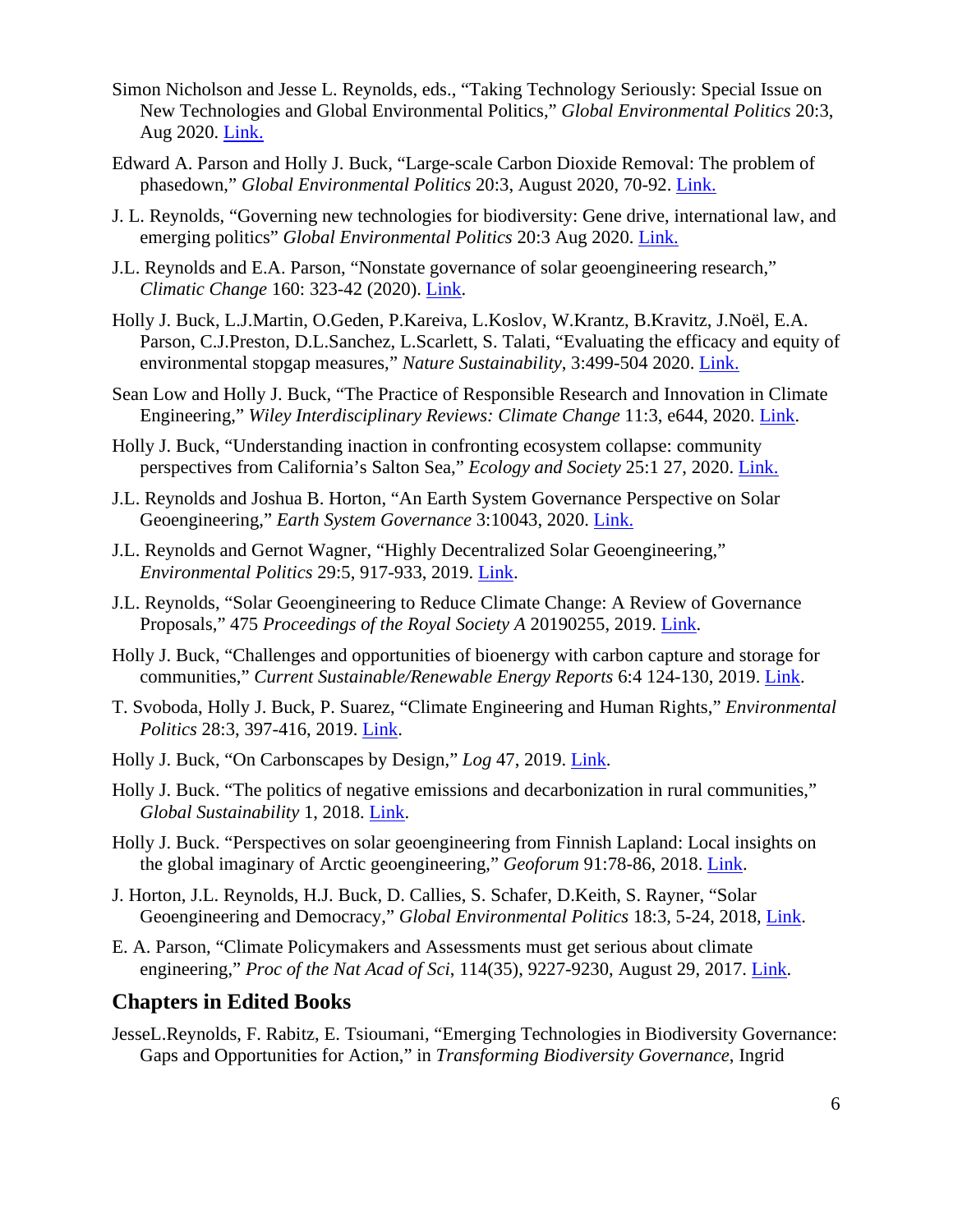Visseren-Hamakers and Marcel Kok, eds., Cambridge University Press, forthcoming.

- Jesse L. Reynolds, "Solar Geoengineering could be consistent with international law," in *Debating Climate Law*, B. Mayer and A. Zahar, eds., Cambridge University Press, 2021.
- Holly J. Buck, "Climate engineering doesn't stop ocean acidification: addressing harms to ocean life in geoengineering imaginaries," in *Blue Legalities: The Law and Life of the Sea*, eds. Irus Braverman & Elizabeth Johnson, Duke University Press, 2020. [Link.](https://www.dukeupress.edu/blue-legalities)
- Holly J. Buck, "Village science meets global discourse: The Haida Salmon Restoration Corporation's ocean fertilization experiment," in *Geoengineering Our Climate: Ethics, Politics, Governance*, Jason Blackstock & Sean Low, eds., Earthscan, 2018. [Link.](https://www.routledge.com/Geoengineering-our-Climate-Ethics-Politics-and-Governance/Blackstock-Low/p/book/9781849713740)

## **Policy-oriented and Popular Publications**

- Marie-Valentine Florin, Paul Rouse, Anna-Maria Hubert, Matthias Honneger, Jesse L. Reynolds, *International Governance Issues on Climate Engineering: Information for Policy-Makers.* Lausanne: EPFL International Risk Governance Center, June 2020. [Link.](https://www.epfl.ch/research/domains/irgc/climate-engineering/)
- Holly J. Buck, "How to cool an ocean," *MIT Technology Review* 122:3 56-61, May 2019. [Link.](https://www.technologyreview.com/2019/04/23/136001/the-desperate-race-to-cool-the-ocean-before-its-too-late/)
- Olúfẹmi O. Táíwò and Holly J. Buck, "Capturing carbon to fight climate change is dividing environmentalists," *The Conversation*, Jan. 31, 2019, [link.](https://theconversation.com/capturing-carbon-to-fight-climate-change-is-dividing-environmentalists-110142)
- Holly J. Buck, "The need for carbon removal," *Jacobin*, July 24 2018, [link.](https://jacobinmag.com/2018/07/carbon-removal-geoengineering-global-warming)
- *Geoengineering: The Need for Governance*, Carnegie Climate Governance Initiative report, 2019. (Jesse Reynolds, contributing author). [Link.](https://www.c2g2.net/the-need-for-governance/)
- Jesse L. Reynolds, "Is There Nothing New under the Sun? Analogs for the Governance of Solar Geoengineering," in *Governance of Deployment of Solar Geoengineering*, Harvard Project on Climate Agreements, R. Stavins and R. Stowe, eds., 2019.
- Jesse L. Reynolds, "Decentralized Nonstate Environmental Intervention: The Case of Solar Geoengineering," discussion paper, Harvard Kennedy School Belfer Center for Science and International Affairs, 2019.
- D.W. Keith and E.A. Parson, "Solar Geoengineering: Science Fiction or Saviour?" op-ed, *Toronto Globe and Mail*, December 8, 2017, [link.](https://geoengineering.environment.harvard.edu/publications/solar-geoengineering-science-fiction-%E2%80%93-or-saviour)
- E. A. Parson, ["Starting the Dialogue on Climate Engineering Governance: a World](https://www.cigionline.org/publications/starting-dialogue-climate-engineering-governance-world-commission)  [Commission,"](https://www.cigionline.org/publications/starting-dialogue-climate-engineering-governance-world-commission) Policy Brief 8, Fixing Climate Governance Series, Centre for International Governance Innovation, August 2017, *link*.

## **Online publications, Blog posts, etc.**

More than 40 posts on geoengineering-related topics by project participants on [Legal Planet,](https://legal-planet.org/) the environmental law blog jointly run by Emmett Institute and Berkeley Law school.

#### **Public lectures, seminars, workshop and conference presentations (Selected):**

- Scenarios for Solar Geoengineering. American Geophysical Union annual meeting, December 9 and 14, 2020. Invited presentations by Ted Parson.
- Community Climate Interventions Strategies Workshop, National Center for Atmospheric Research (NCAR), Boulder CO, October 28 – 30, 2020. Invited presentation by Ted Parson.